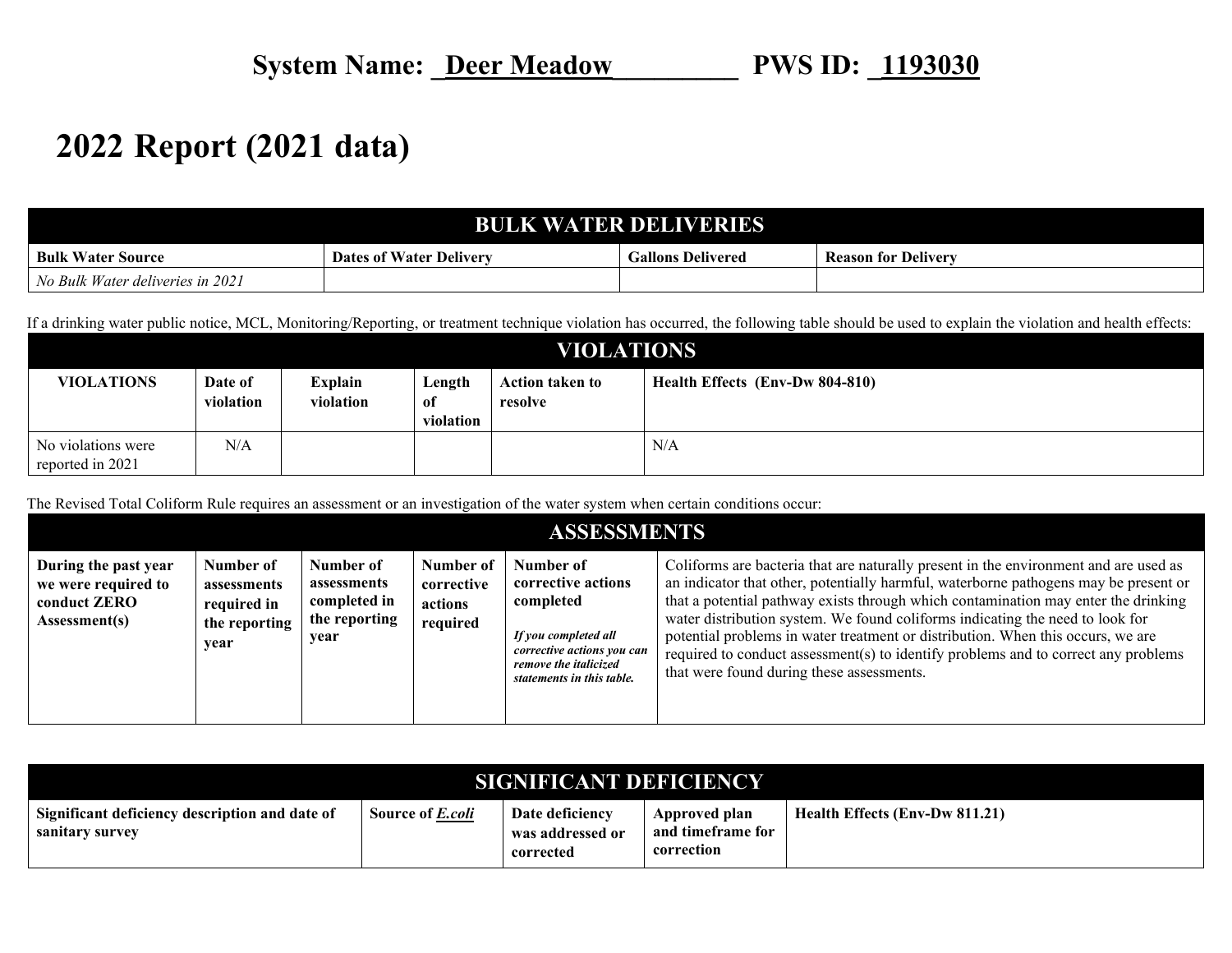| No deficiencies were reported in 2021 | <b>Sanitary Survey</b><br>09/19/2017 |  |
|---------------------------------------|--------------------------------------|--|
|                                       |                                      |  |

\*The value must be reported as whole number, see Env-Dw 811, Appendix B for conversions:

| <b>LEAD AND COPPER</b> |                        |                                                     |          |                            |                            |                                                                                                                       |                                                                                                                                                                                                                                                                                                                                                                                                                                                                                                                                                                                                                                                                                                                                                                                                                                                                                                                                                                  |
|------------------------|------------------------|-----------------------------------------------------|----------|----------------------------|----------------------------|-----------------------------------------------------------------------------------------------------------------------|------------------------------------------------------------------------------------------------------------------------------------------------------------------------------------------------------------------------------------------------------------------------------------------------------------------------------------------------------------------------------------------------------------------------------------------------------------------------------------------------------------------------------------------------------------------------------------------------------------------------------------------------------------------------------------------------------------------------------------------------------------------------------------------------------------------------------------------------------------------------------------------------------------------------------------------------------------------|
| Contaminant<br>(Units) | <b>Action</b><br>Level | 90 <sup>th</sup><br>percentile<br>sample<br>value * | Date     | # of sites<br>above<br>AL. | <b>Violation</b><br>Yes/No | <b>Likely Source of</b><br><b>Contamination</b>                                                                       | <b>Health Effects of Contaminant</b>                                                                                                                                                                                                                                                                                                                                                                                                                                                                                                                                                                                                                                                                                                                                                                                                                                                                                                                             |
| Copper (ppm)           | 1.3                    | 0.012                                               | 09/05/19 | <b>ZERO</b>                | N <sub>O</sub>             | Corrosion of<br>household plumbing<br>systems; erosion of<br>natural deposits;<br>leaching from wood<br>preservatives | Copper is an essential nutrient, but some people who drink water containing copper in<br>excess of the action level over a relatively short amount of time could experience<br>gastrointestinal distress. Some people who drink water containing copper in excess of<br>the action level over many years could suffer liver or kidney damage. People with<br>Wilson's Disease should consult their personal doctor.                                                                                                                                                                                                                                                                                                                                                                                                                                                                                                                                              |
| Lead<br>(ppb)          | 15                     | 0.000                                               | 09/05/19 | <b>ZERO</b>                | NO                         | Corrosion of<br>household plumbing<br>systems, erosion of<br>natural deposits                                         | (15 ppb in more than 5%) Infants and young children are typically more vulnerable to<br>lead in drinking water than the general population. It is possible that lead levels at your<br>home may be higher than at other homes in the community as a result of materials<br>used in your home's plumbing. If you are concerned about elevated lead levels in your<br>home's water, you may wish to have your water tested and flush your tap for 30<br>seconds to 2 minutes before using tap water. Additional information is available from<br>the Safe Drinking Water Hotline (800-426-4791).<br>(above 15 ppb) Infants and children who drink water containing lead in excess of the<br>action level could experience delays in their physical or mental development.<br>Children could show slight deficits in attention span and learning abilities. Adults<br>who drink this water over many years could develop kidney problems or high blood<br>pressure. |

\*If applicable report average and range and date sampled if prior to the reporting year. Level detected must be reported as whole number, see Env-Dw 811, Appendix B for conversions: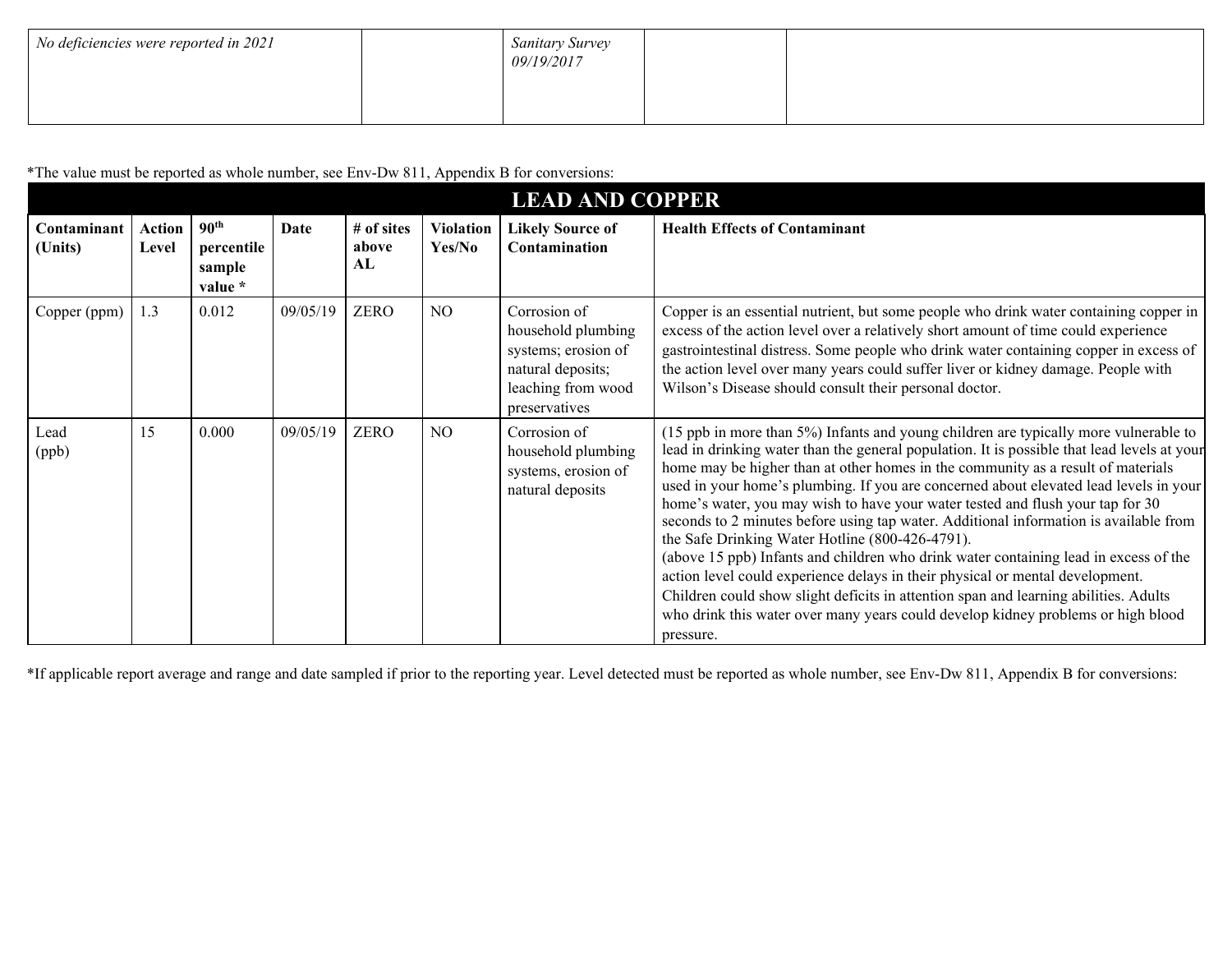| DETECTED WATER QUALITY RESULTS                                                                                                                                                        |                           |                |                |                                   |                                                                                                                                          |                                                                                                                                                                                                                                                                                                                                                                                                                                                                                                                                                                                                                       |  |  |
|---------------------------------------------------------------------------------------------------------------------------------------------------------------------------------------|---------------------------|----------------|----------------|-----------------------------------|------------------------------------------------------------------------------------------------------------------------------------------|-----------------------------------------------------------------------------------------------------------------------------------------------------------------------------------------------------------------------------------------------------------------------------------------------------------------------------------------------------------------------------------------------------------------------------------------------------------------------------------------------------------------------------------------------------------------------------------------------------------------------|--|--|
| Contaminant<br>(Units)                                                                                                                                                                | Level<br>Detected*        | <b>MCL</b>     | <b>MCLG</b>    | <b>Violation</b><br><b>YES/NO</b> | <b>Likely Source of</b><br>Contamination                                                                                                 | <b>Health Effects of Contaminant</b>                                                                                                                                                                                                                                                                                                                                                                                                                                                                                                                                                                                  |  |  |
| Microbiological Contaminants: No Microbiological Contaminants                                                                                                                         |                           |                |                |                                   |                                                                                                                                          |                                                                                                                                                                                                                                                                                                                                                                                                                                                                                                                                                                                                                       |  |  |
| <b>Radioactive Contaminants</b>                                                                                                                                                       |                           |                |                |                                   |                                                                                                                                          |                                                                                                                                                                                                                                                                                                                                                                                                                                                                                                                                                                                                                       |  |  |
| Uranium<br>(ug/L)                                                                                                                                                                     | $2$ UG/L $\,$<br>07/19/17 | 30             | $\overline{0}$ | NO                                | Erosion of natural<br>deposits                                                                                                           | Some people who drink water containing uranium in excess of the MCL over many<br>years may have an increased risk of getting cancer and kidney toxicity.                                                                                                                                                                                                                                                                                                                                                                                                                                                              |  |  |
| Combined<br>Radium $226 +$<br>$228$ (pCi/L)                                                                                                                                           | $\rm ND$<br>06/21/17      | 5              | $\overline{0}$ | NO                                | Erosion of natural<br>deposits                                                                                                           | Some people who drink water containing radium 226 or 228 in excess of the MCL<br>over many years may have an increased risk of getting cancer.                                                                                                                                                                                                                                                                                                                                                                                                                                                                        |  |  |
| <b>Inorganic Contaminants</b>                                                                                                                                                         |                           |                |                |                                   |                                                                                                                                          |                                                                                                                                                                                                                                                                                                                                                                                                                                                                                                                                                                                                                       |  |  |
| Arsenic<br>(ppb)                                                                                                                                                                      | 0.0061 MGL<br>06/24/2020  | 10             | $\mathbf{0}$   | NO                                | Erosion of natural<br>deposits; runoff from<br>orchards; runoff from<br>glass and electronics<br>production wastes                       | (5 ppb through 10 ppb) While your drinking water meets EPA's standard for arsenic, it<br>does contain low levels of arsenic. EPA's standard balances the current understanding<br>of arsenic's possible health effects against the costs of removing arsenic from drinking<br>water. EPA continues to research the health effects of low levels of arsenic, which is a<br>mineral known to cause cancer in humans at high concentrations and is linked to other<br>health effects such as skin damage and circulatory problems.<br>(above 10 ppb) Some people who drink water containing arsenic in excess of the MCL |  |  |
|                                                                                                                                                                                       |                           |                |                |                                   |                                                                                                                                          | over many years could experience skin damage or problems with their circulatory<br>system, and may have an increased risk of getting cancer.                                                                                                                                                                                                                                                                                                                                                                                                                                                                          |  |  |
| Fluoride<br>(ppm)                                                                                                                                                                     | $0.60$ MGL<br>06/24/20    | $\overline{4}$ | $\overline{4}$ |                                   | Erosion of natural<br>deposits; water additive<br>which promotes strong<br>teeth; discharge from<br>fertilizer and aluminum<br>factories | Some people who drink water containing fluoride in excess of the MCL over many<br>years could get bone disease, including pain and tenderness of the bones. Fluoride in<br>drinking water at half the MCL or more may cause mottling of children's teeth, usually<br>in children less than nine years old. Mottling also known as dental fluorosis, may<br>include brown staining and/or pitting of the teeth, and occurs only in developing teeth<br>before they erupt from the gums.                                                                                                                                |  |  |
| Synthetic Organic Contaminants including Pesticides and Herbicides: No Synthetic Organic Contaminants including Pesticides and Herbicides                                             |                           |                |                |                                   |                                                                                                                                          |                                                                                                                                                                                                                                                                                                                                                                                                                                                                                                                                                                                                                       |  |  |
| <b>Volatile Organic Contaminants: No Volatile Organic Contaminants</b>                                                                                                                |                           |                |                |                                   |                                                                                                                                          |                                                                                                                                                                                                                                                                                                                                                                                                                                                                                                                                                                                                                       |  |  |
| *If applicable report average and range and date sampled if prior to the reporting year. Level detected must be reported as whole number, see Env-Dw 811, Appendix B for conversions: |                           |                |                |                                   |                                                                                                                                          |                                                                                                                                                                                                                                                                                                                                                                                                                                                                                                                                                                                                                       |  |  |
|                                                                                                                                                                                       |                           |                |                |                                   |                                                                                                                                          | PER- AND POLYFLUOROALKYL SUBSTANCES (PFAS) CONTAMINANTS                                                                                                                                                                                                                                                                                                                                                                                                                                                                                                                                                               |  |  |
| Contaminant<br>(Units)<br>NO PER- AND POLYFLUOROALKYL<br>SUBSTANCES (PFAS) CONTAMINANTS                                                                                               |                           |                |                |                                   |                                                                                                                                          |                                                                                                                                                                                                                                                                                                                                                                                                                                                                                                                                                                                                                       |  |  |

## **SECONDARY CONTAMINANTS**